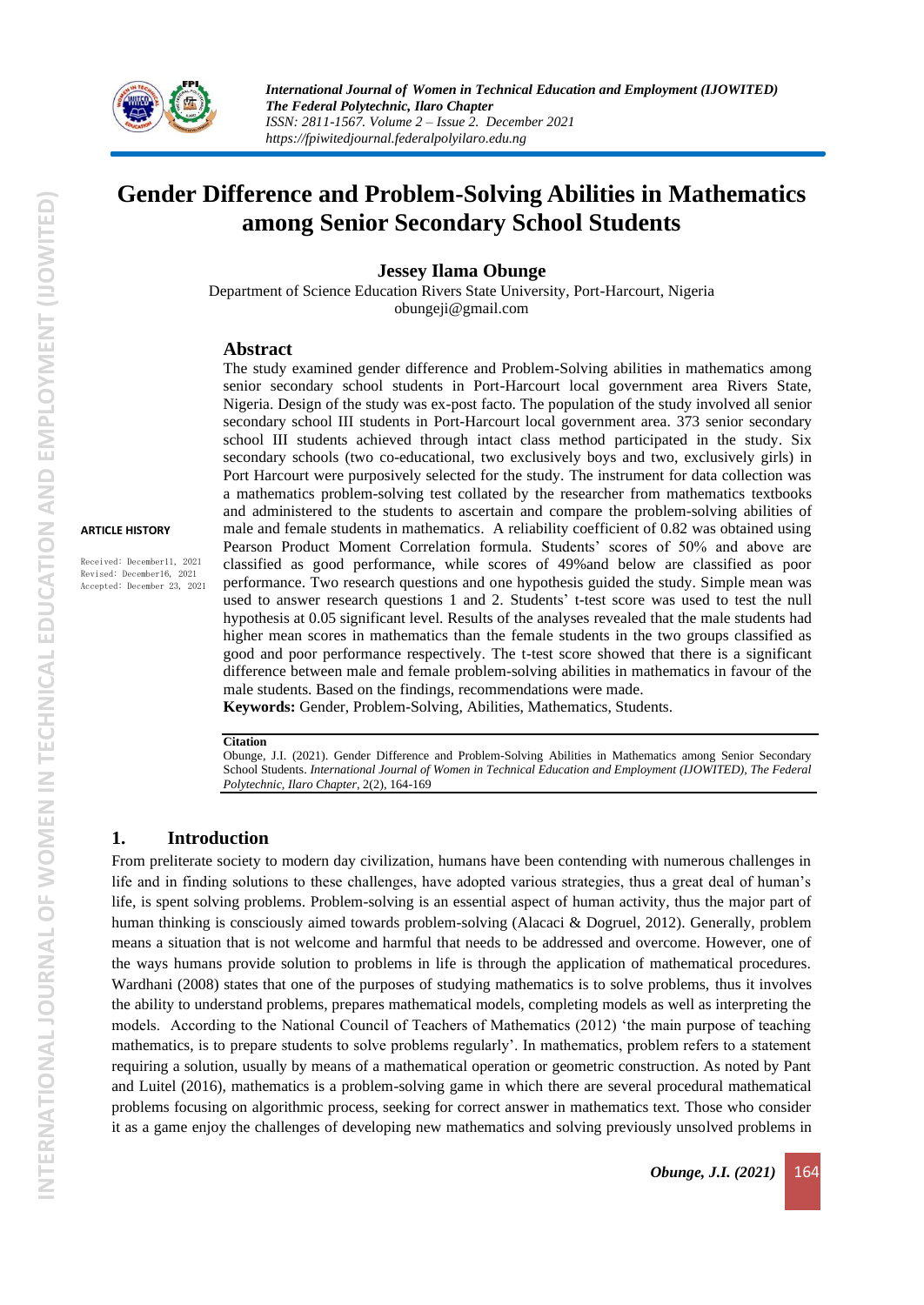

the various branches of mathematics. According to (Elizabeth, Abdul & Nornazira, 2018), problem solving is said to be one of the root causes of poor academic performance in science related discipline. This occurs as a result of students' inability and unwillingness to acquire the basic knowledge involved in solving problems, rather preferred memorizing solutions given by teachers in line with outdated methods of teaching.

Problems solving span across all spheres of life. As noted by (Kaya, Izgiol & Kesan, 2014) problem solving ability is a basic skill needed by individuals and is virtually applied in all areas of human endeavor. Specifically, mathematics is regarded as a universal branch of science that is highly important in the society, as its requirement is seen as a prerequisite to the study of many science-oriented courses, notably, in engineering, science, business management, medicine, agriculture, computer sciences among others. Various techniques have been adopted in finding solutions to problems through mathematical operation. Twentieth centuries and beyond have witnessed increasing difficulties and complexities that required highly problem-solving skills at the workplace and every area of life as such, makes mathematical literacy one of the components required to develop the  $21<sup>st</sup>$  century skills (Julie, Sanjaya & Anggoro, 2017). As noted by Jayanthi (2019), mathematics is the pillar of national development, as the level of expertise acquired in mathematics, to an extent determines the level of scientific and technological aspects of nations. Mathematics is applied in every occupation and activity in human lives. It is crucial in today's business management, as organizations use it to complete business operations efficiently in areas such as accounting, marketing, sales forecast, inventory management etc. Mathematical knowledge is also applied in Arts, as Pythagoras the most notable mathematician acknowledged, numerical reasoning in harmonizing music (Jayanthi, 2019).

Most notably, mathematics has contributed enormously to the areas of Science and Technology as it is viewed as the Knowledge of Science, Technology and Engineering (Jayanthi, 2019). It is one of the critical components, in addition to Science, Technology and Engineering which is known to be 'STEM' areas as acknowledged by developed nations as tool for prosperity. Mathematical concepts have been applied in Biotechnology, Advanced semiconductor device, Digital image technology, Nano technology, Artificial satellites etc. knowledge of mathematics has been used in Agriculture as well as medical sciences as it is used in manufacturing devices, DNA sequencing and Gene technology among others. According to engineering for kids (2016) innovation and science literacy depends on a solid knowledge based in the STEM areas. As a prerequisite in the field of business, science, engineering and construction, mathematics has played a key role in solving problems in the real world. Mathematics solves problem through logic, as the rule of logic allows philosophers make true and logical deduction about the world. Through general rules, mathematics proffers solutions to numerous problems simultaneously as well as the application of these rules to other problem (AMS, 2016).

Although women and men are equal, naturally the biological structure of male and female is clearly different. One way in which this difference manifests is through the problem-solving approach of male and female. Awofala (2007) indicated that physically demanding careers are mostly dominated by males as they are seen to be physically strong while females are seen not to have excelled in these areas. Nazariah & Abidin (2017) indicated that students adopt various strategies in finding solutions to problems, thus students who possess low and moderate initial skill adopt extended plan with outcomes that are most likely inaccurate, while students that possess higher ability often implement unexpected approach in studying. Most times, difference in problem solving abilities between boys and girls is not strongly observed during their childhood but as they develop to adolescent stage, the differences begin to manifest (Robinson & Lubienski, 2013).

These differences between male and female problem-solving ability have been attributed to different factors. Studies indicated that differences exist between males' and females' cognitive performance as a result of social and cultural factors. Gender differences are reported in students' problem-solving ability based on anxiety.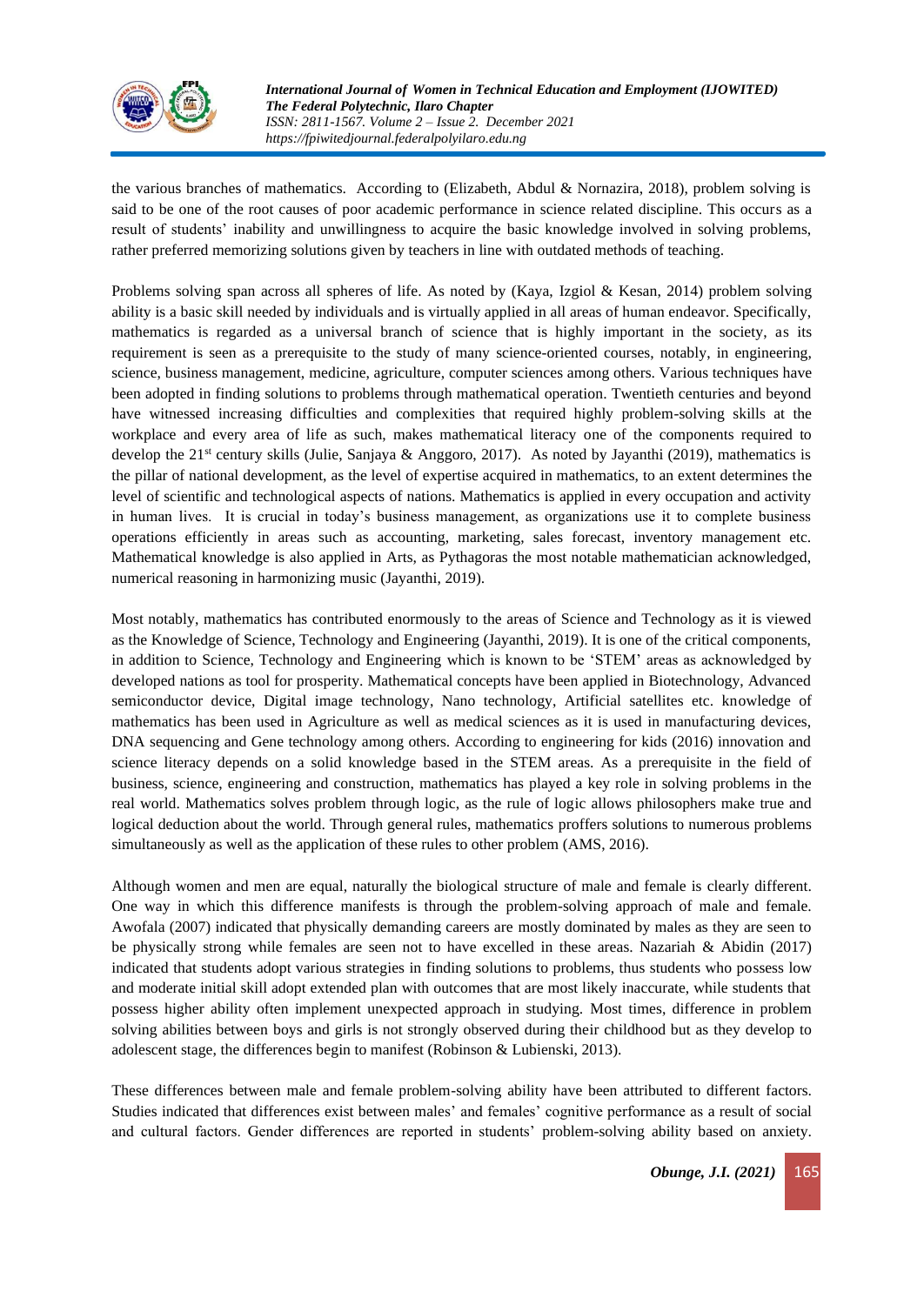

Women are found to have exhibited greater anxiety during mathematics test. This has overstretched their memory and eventually led to poor performance in test results (Boston College, 2014). In Nigeria, culture is said to have played a dominant role in gender-based inequalities in education, poor performance of students in mathematics have been attributed to several factors. Most notable among them include shortage of qualified professional mathematics teachers, overpopulated mathematics classrooms, negative attitude exhibited towards mathematics study, inadequate teaching facilities, undue emphasis laid on the coverage of mathematics course content at the detriment of students meaningful understanding the basic concepts of mathematics. (Ojimba, 2012). Although, some studies have indicated the superiority of males' problem-solving ability over females' in mathematics, not all men have been seen to have outperformed women mathematically (Abubakar & Adegboyega, 2012).

Could the poor performance in mathematics by students be gender related? Against the foregoing background, the main objective of the Study is to examine gender difference and problem-solving abilities in mathematics among senior secondary school students in Port Harcourt local government area, Rivers State, Nigeria.

The purpose of the study was to, assess how senior secondary school students solve problems in mathematics and compare male and female mean scores in mathematics problem solving among senior secondary school students.

# **2. Methodology**

The null hypothesis: there is no significant difference between male and female mean scores in mathematics problem solving, among senior secondary school students was analyzed at 0.05 significant level, using t-test. In the analysis, when p-value  $> 0.05$ , the null hypothesis is accepted and when p-value  $< 0.05$ , the null hypothesis is rejected. In order to achieve the objective of the study, ex-post factor design was adopted, it was chosen because the variables of the study had already occurred and will not be influenced by the researcher. The target population of the study was all the 5,340 senior secondary school III students in the study area. Six senior secondary schools (two co-educational, two exclusively girls and two exclusively boys) were purposively selected. 373 students participated in this study, this number is slightly above the minimum number determined by Taro Yamane formula,  $n = \left(\frac{N}{1+(N)e^2}\right)$  where n = sample size, N= population under study (5340), e= margin

error (0.05). The researcher collated five questions on quadratic equation and administered to the senior secondary school III students personally with the assistance of some teachers in the schools involved in the study, to ascertain and compare students' problem-solving abilities in mathematics. Scores up to 50% and above are termed good performance and classified under high problem-solving ability and scores of 49% and below are termed poor performance and classified under low problem-solving ability. The reliability co-efficient was obtained to be 0.82 with the use of Pearson's Product Moment Co-relation formula. Simple mean was used to answer research questions 1 and 2. The null hypothesis was analyzed by t-test at 0.05 significant level.

# **3. Results and Discussion**

Research question one (1) sought to investigate how senior secondary school students solve mathematics problems. Table 1 showed that only 41 students out of 373 representing about 11% of the sample size scored, 50% and above in the mathematics problem-solving test.

332 students representing about 89% scored, 49% and below. This showed a general low problem-solving ability of the students in mathematics. This result agrees with the findings of Ogunsanya (2015) who studied word problems in algebra: Nigerian junior secondary school students' experience, in Lagos state. His findings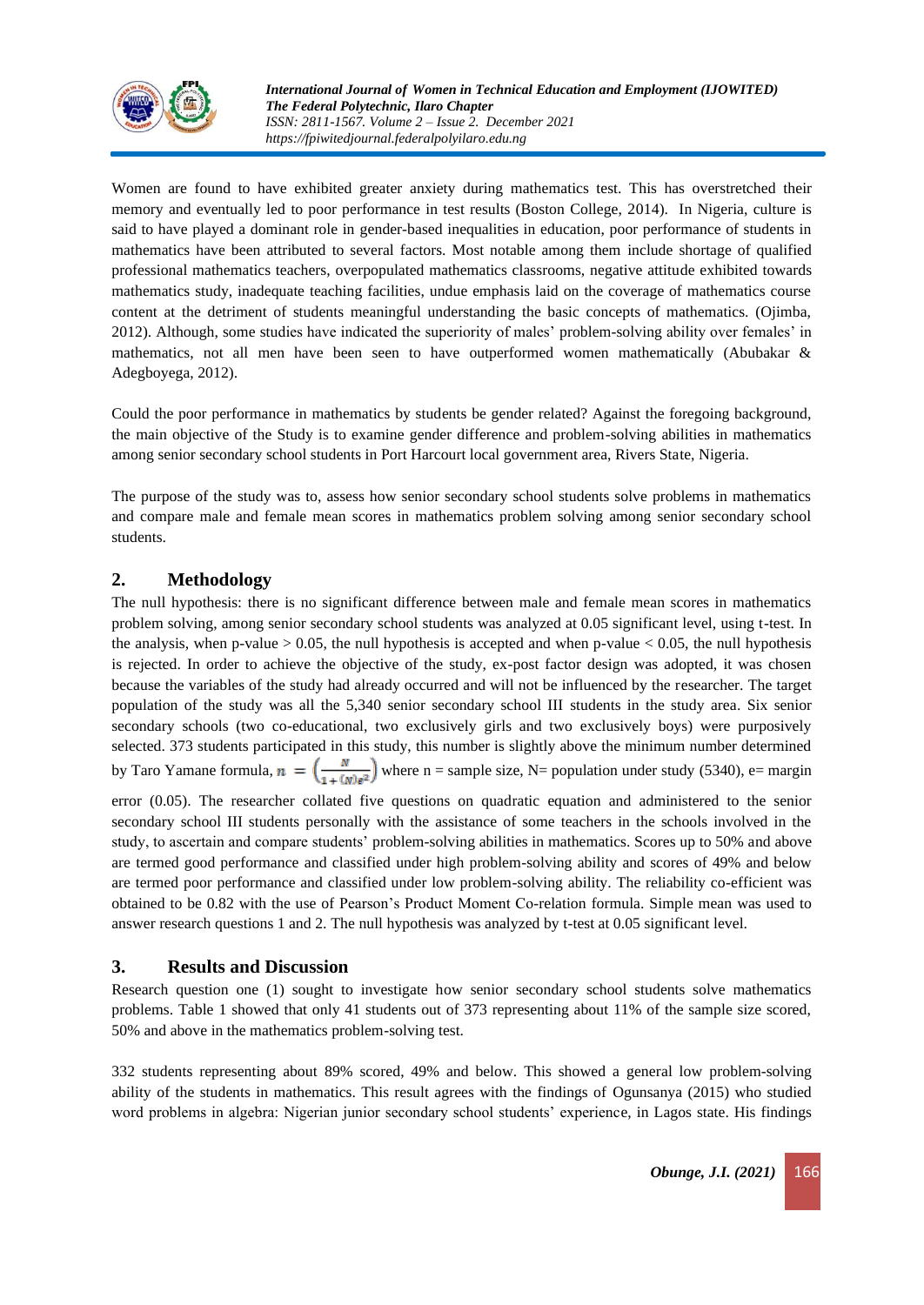

showed that only about 10% of the whole students involved answered the questions correctly and so he also reported a general low problem-solving ability of the students.

| Table 1. General performance of the students |     |      |       |  |  |  |
|----------------------------------------------|-----|------|-------|--|--|--|
| Scores                                       |     | $\%$ | Mean  |  |  |  |
| Good $(50\% \&$ above)                       | 41  |      | 59.64 |  |  |  |
| Poor $(49\% \& \text{below})$                | 332 | 89   | 25.25 |  |  |  |
| Total                                        | 373 | 100  |       |  |  |  |

Research question two (2) sought to investigate if students' problem-solving abilities in Mathematics is gender related.

Table 2 showed that in the group classified under good performance there are 18 males representing 12% of the total male students and about 5% of the total students that participated in the study, while 23 were female representing 10% of the total female students and about 6% of the total number of students that participated in the study. The mean score of the males in this group is 63.7 with a standard deviation of 8.26 while the mean score of the females is 55.60 with a standard deviation of 7.09. Their mean difference is 8.07 in favour of the male students.

Furthermore, in the group classified under poor performance, 132 were male which represents about 88% of total males and about 35% of the total students that participated in the study, while 200 were female representing 90% of the females and about 54% of the total students that participated in the study. The mean score of the male is 30.83 with a standard deviation of 14.67 and female's mean score is 19.67 with a standard deviation of 11.50. Their mean difference is 11.16 also in favour of the male. This study agrees with (Mutai, 2011) who investigated gender differences in mathematics performance among secondary school students in Bureti Sub-County and Kericho County, Kenya. Results of the study revealed a high significant difference in mathematics achievement between the male and the female students, further reported that the boys performed better than the girls.

| Table 2. Performance of students with respect to gender |              |     |               |             |           |  |
|---------------------------------------------------------|--------------|-----|---------------|-------------|-----------|--|
| <b>Scores</b>                                           | Gender       | N   | $\frac{6}{9}$ | <b>MEAN</b> | <b>SD</b> |  |
| Good (50% and above)                                    | Male         | 18  | 5             | 63.67       | 8.26      |  |
|                                                         | Female       | 23  | 6             | 55.60       | 7.09      |  |
| Poor (49% and below)                                    | Male         | 132 | 35            | 30.83       | 14.67     |  |
|                                                         | Female       | 200 | 54            | 19.67       | 11.53     |  |
|                                                         | <b>Total</b> | 373 | <b>100</b>    |             |           |  |

# **Hypothesis Test**

There is no significant difference between the mean test scores of male and female students in mathematics problem-solving.

The results on Table 3, indicated that p-value is less than 0.05 (P<0.05). This showed a significant difference between the mean scores of male students and the mean scores of female students in favour of the male students.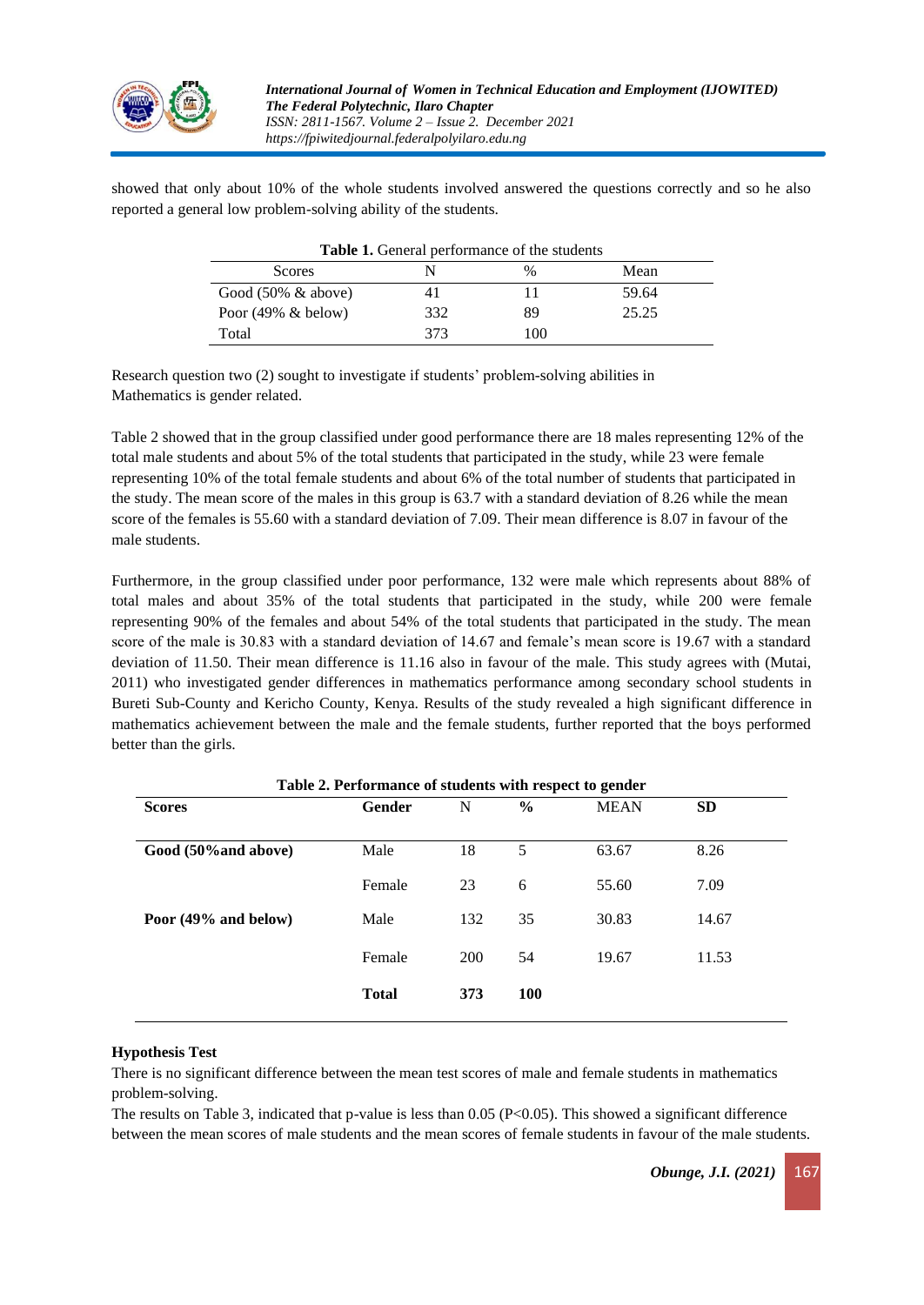

Based on the finding, the study concludes that the male students have higher problem-solving abilities than the female students in this study.

 $(M = 37.4, SD = 17.4)$ ,  $(F = 23.5, SD = 15.7)$ . Thus, the null hypothesis is rejected.

| Table 3. Performance level of students with respect to Gender by t-test at 0.05 significant level. |  |  |  |
|----------------------------------------------------------------------------------------------------|--|--|--|
|                                                                                                    |  |  |  |

| Gender N |     | Mean Std.   | <b>Deviation</b> | df  | t-cal p-value Decision  |  |
|----------|-----|-------------|------------------|-----|-------------------------|--|
| Female   | 223 | 23.47 15.71 |                  | 371 | 7.11 $0.0001*$ Rejected |  |
| Male     | 150 | 37.38 17.42 |                  |     |                         |  |

# **4. Conclusion**

The following conclusions were made based on the findings of this study: there exists a significant difference between male and female problem-solving abilities in mathematics among senior secondary school students in Port Harcourt. Specifically, the study revealed differences on the mean test score of male and female students in mathematics. The mean scores of males are higher than the mean scores of females in mathematics. Consequent upon this, the study concludes that male students have higher problem-solving abilities in mathematics than female students in senior secondary schools in Port Harcourt, River's state Nigeria.

## **References**

- Abubakar, R.B., & Adegboyega, B. I. (2012). Age and Gender as Determinants of Academic Achievements in College Mathematics. *Asian Journal of Natural and Applied Sciences. 1 (2),* 121-127
- Alacaci, C., & Dogruel, M. (2012). Solving a stability problem by Polya's four steps. *International Journal of Electronics Mechanical and Mechatronics Engineering, 1*(1), 19-28.
- AMS, Grad Blog (2016). The role of generalization in the advanced mathematical thinking.
- Awofala, A. O. A. (2007). Women and the learning of mathematics. *African Journal of Historical Sciences, 3*, 195-213.
- Elizabeth, J., Abdul, H. A., & Nornazira, S. (2018). Attitude of students towards solving problems in Algebra: A review of Nigerian secondary schools. Journal of Research & Method in Education, 8(1), 26-31.
- Jayanthi, R. (2019). Mathematics in society development: A study. *Iconic Research and Engineering Journals, 3*(3), 59-64.
- Julie, H., Sanjaya, F. & Anggoro, Y. (2017). The students' ability in mathematical literacy for uncertainty problems on the PISA adaptation text *AIP Conference Proceedings* (Yogyakarta: Universitas Negeri Yogyakarta).
- Kaya, D., Izgiol, D., & Kesan, C. (2014). The investigation of elementary mathematics teacher candidates' problem-solving skills according to various variables. *International Electronic Journal of Elementary Education, 6*(2), 295-314.
- Lubienski, S.T., Robinson, J. P., Crane, C.C., & Ganely, C.M., (2013). Girls and Boys Mathematics Achievement, Effects and Experience. Journal for Research in Mathematics Education. 44 (1) 634—645
- Marcus, S. & Joakim. S. (2016). Gender differences in boys' and girls' perception of teaching and learning mathematics. *Open Review of Educational Research, 3*(1), 18-34.